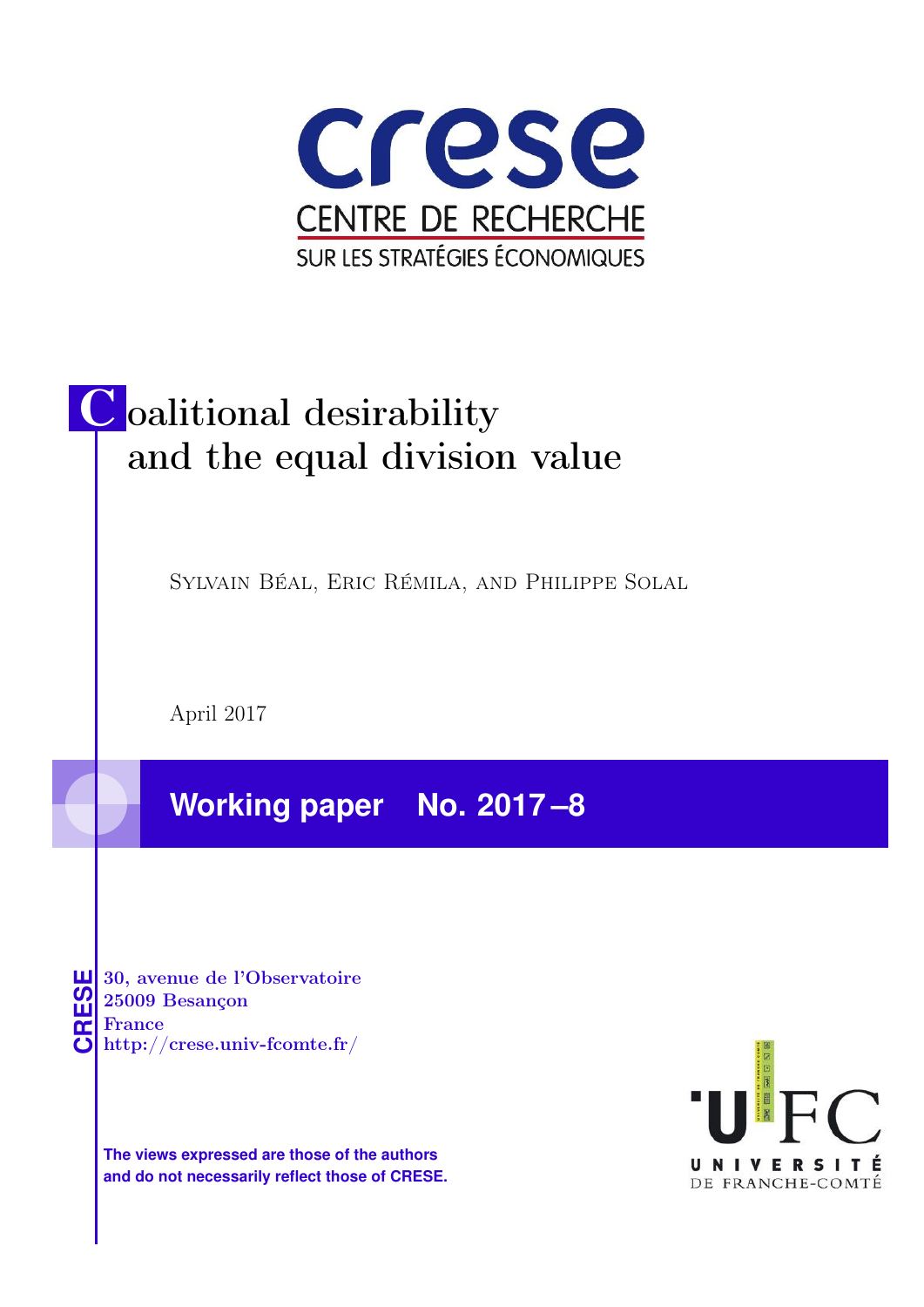# Coalitional desirability and the equal division value<sup> $\star$ </sup>

Sylvain Béal<sup>a,∗</sup>, Eric Rémila<sup>b</sup>, Philippe Solal<sup>b</sup>

<sup>a</sup>CRESE EA3190, Univ. Bourgogne Franche-Comté, F-25000 Besançon, France  $^{b}$ Université de Saint-Etienne, CNRS UMR 5824 GATE Lyon Saint-Etienne, France

## Abstract

We introduce three natural collective variants of the well-known axiom of Desirability (Maschler and Peleg, 1966), which require that if the (per capita) contributions of a first coalition are at least as large as the (per capita) contributions of a second coalition, then the (average) payoff in the first coalition should be as large as the (average) payoff in the second coalition. These axioms are called Coalitional desirability and Average coalitional desirability. The third variant, called Uniform coalitional desirability applies only to coalitions with the same size. We show that Coalitional desirability is very strong: no value satisfies simultaneously this axiom and Efficiency. To the contrary, the combination of either Average coalitional desirability or Uniform coalitional desirability with Efficiency and Additivity characterizes the Equal Division value.

Keywords: Desirability, Coalitional desirability, Average coalitional desirability, Uniform coalitional desirability, Equal Division value, Shapley value.

#### 1. Introduction

van den Brink (2007) provides a clarifying axiomatic comparison between the Equal Division value and the Shapley value (Shapley, 1953) for cooperative games with transferable utility (simply games henceforth). He replaces the Null player axiom invoked in the classical characterization of the Shapley value, which imposes a null payoff to a player who contributes nothing to coalitions, by the Nullifying player axiom, which imposes a null payoff to a player whose coalitions have a null worth. The first axiom is defined from the marginal contributions of a player, while the second is not. The marginal contributions of players to coalitions have been at the heart of many concepts in cooperative game theory. They are the corner stone of the definitions of the Shapley value (Shapley, 1953) and the Banzhaf value (Banzhaf, 1965). Both values are obtained by averaging, in a certain sense, the players' marginal contributions. The marginal contributions are also used to

<sup>✩</sup>Financial support from research programs "DynaMITE: Dynamic Matching and Interactions: Theory and Experiments", contract ANR-13-BSHS1-0010, and "Mathématiques de la décision pour l'ingénierie physique et sociale" (MODMAD) is gratefully acknowledged.

<sup>∗</sup>Corresponding author

Email addresses: sylvain.beal@univ-fcomte.fr (Sylvain Béal), eric.remila@univ-st-etienne.fr (Eric Rémila), philippe.solal@univ-st-etienne.fr (Philippe Solal)

 $URL:$  https://sites.google.com/site/bealpage/ (Sylvain Béal)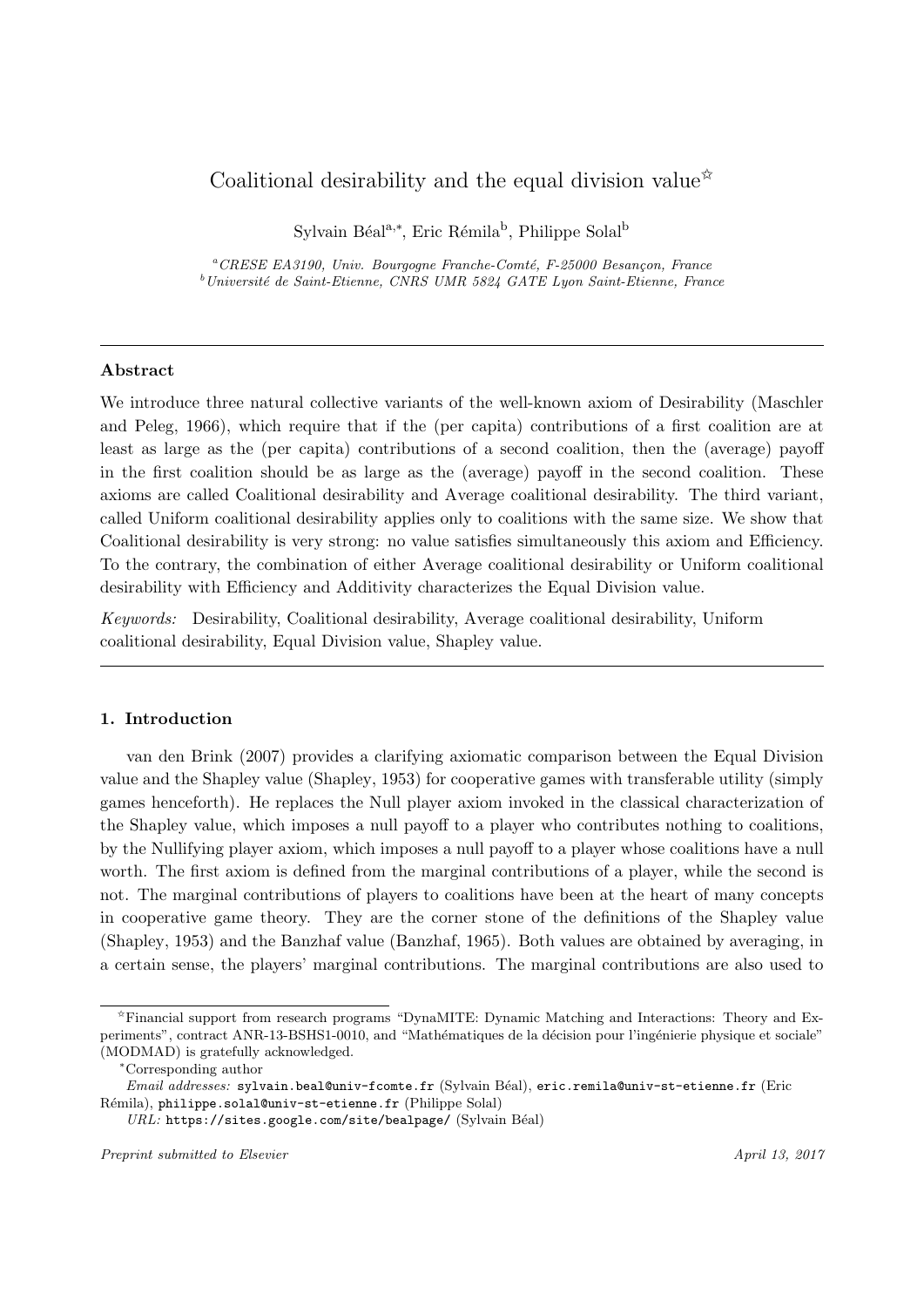define popular axioms such as the axiom of Equal treatment of equals: two players with the same marginal contributions should end up with the same payoffs. Another stronger axiom is the axiom of Desirability introduced in Maschler and Peleg (1966). If a player enjoys marginal contributions that are at least as large as the marginal contributions of another player, then the first player should obtain a payoff at least as large as the second player's payoff. This desirability relation among the players originates from Isbell (1958) and has been studied extensively in order to evaluate the influence of voters on the class of simple games (see also Courtin and Tchantcho, 2015; Molinero et al., 2015, among others). The axiom of Desirability is often invoked in the characterization of classes of values such as the two classes of equal sharing values (van den Brink and Funaki, 2009; van den Brink et al., 2016), the procedural values (Malawski, 2013), the egalitarian Shapley values (Casajus and Huettner, 2013), a class of solidarity values (Béal et al., 2017) or to delimit subclasses of the linear, efficient and symmetric values (Levínský and Silársky, 2004; Radzik and Driessen, 2013).

This note aims to emphasize the difference between the Shapley value and the Equal Division value by taking a route alternative to van den Brink (2007), which is inspired by the desirability relation. We investigate to what extent the axiom of Equal treatment of equals has to be reinforced so as to single out the Equal Division value instead of the Shapley value among the values satisfying Efficiency and the classical axiom of Additivity. In particular, we would like to achieve this result without relying on an extra axiom such as the nullifying player axiom. More specifically, we exploit the extension of the desirability relation to coalitions as proposed by Lapidot (1968) for simple games (see also Peleg, 1980, 1981; Einy, 1985; Einy and Neyman, 1988; Einy and Lehrer, 1989; Carreras and Freixas, 1996) in order to construct three new axioms. These new axioms are stronger than Equal treatment of equals and Desirability: any value satisfying one of the new axioms also satisfies Equal treatment of equals and Desirability, while the converse is not true except in very specific cases. The first new axiom, called Coalitional desirability, imposes that if a first coalition has contributions at least as large as the contributions of a second coalition, then the total payoff in the first coalition should be at least as large as the total payoff in the second coalition. The second new axiom is similar except that it is based on the per-capita contributions and per-capita payoffs within the coalitions. We call it Average coalitional desirability. The third new axiom, called Uniform coalitional desirability, is weaker than the first two in that it only applies to coalitions with the same number of players.

Our results underline that the axioms of Equal treatment of equals and Desirability cannot be reinforced in any way. We show that the requirement imposed by Coalitional desirability is too strong in the sense that there exists no value satisfying this axiom and Efficiency at the same time whenever the game contains at least three players. This is no longer the case when Coalitional desirability is replaced by Average coalitional desirability: the latter axiom is compatible with Efficiency. More specifically, we show that the combination of Average coalitional desirability, Efficiency and the classical axiom of Additivity characterizes the Equal Division value. Therefore, one can move from the Shapley value to the Equal Division value by dropping the Null player axiom and reinforcing Equal treatment of equals into Average coalitional desirability. Finally, for classes of games with at least five players, this characterization of the Equal division value still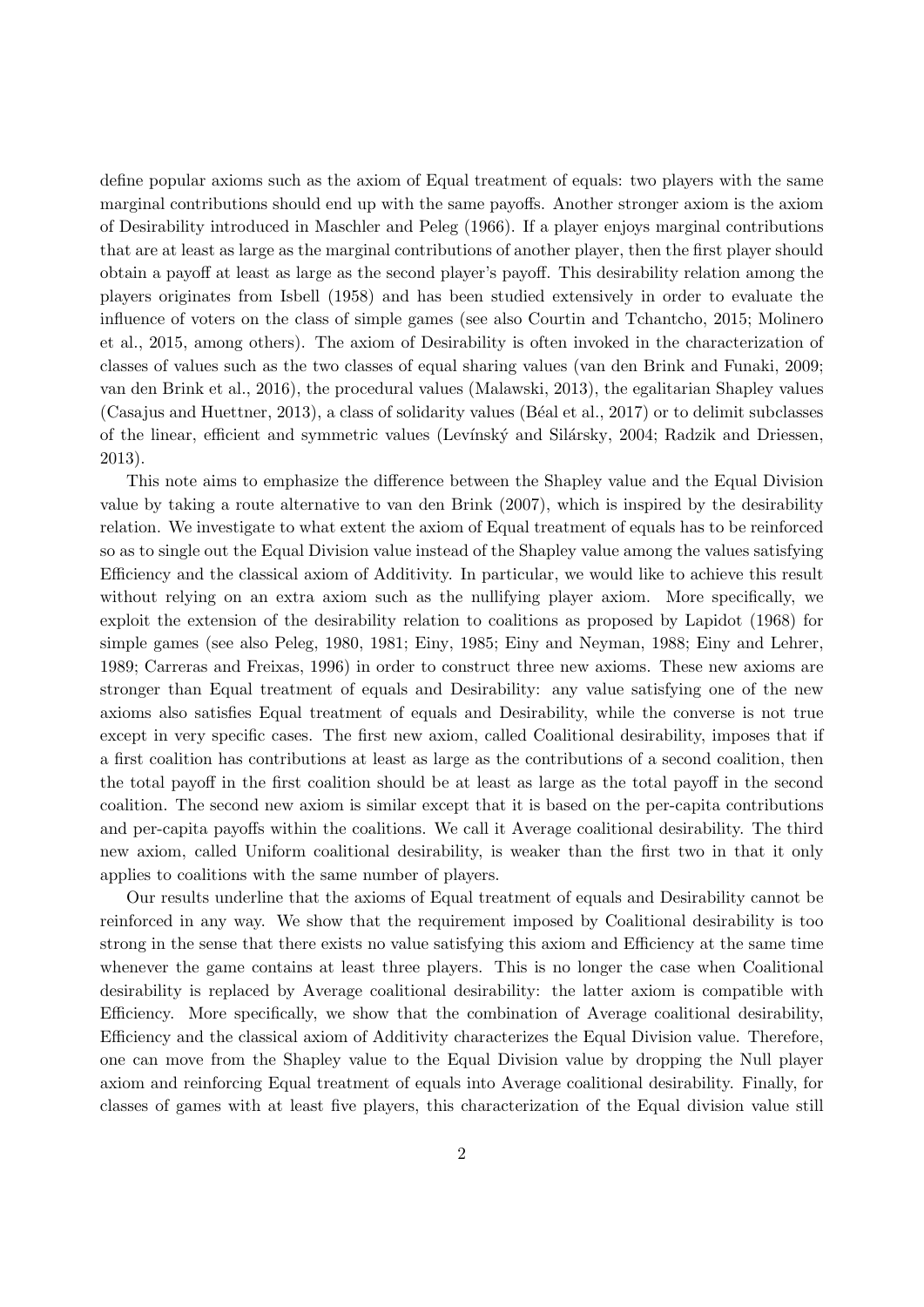holds when Average coalitional desirability is replaced by Uniform coalitional desirability. Our work continues a literature on the Equal Division value which has received a renewed interest in recent years, especially since van den Brink (2007). We refer to van den Brink and Funaki (2009), Béal et al. (2014, 2016) and Béal et al. (2015a,b) for recent contributions.

The rest of the note is organized as follows. Section 2 presents cooperative games with transferable utility, the axioms and the Equal Division value. The results are stated and proved in section 3. Section 4 provides concluding remarks.

## 2. Preliminaries

Let N be any finite set of n players. A cooperative game with transferable utility on  $N$ , or simply a **game**, is a function  $v: 2^N \longrightarrow \mathbb{R}$  such that  $v(\emptyset) = 0$ . We denote by  $V_N$  the set of all games on N. A game  $v \in V_N$  is **symmetric** if  $v(S) = v(T)$  whenever  $|S| = |T|$ . For any two games  $v, w \in V_N$ , the game  $(v + w) \in V_N$  is defined as  $(v + w)(S) = v(S) + w(S)$  for all  $S \in 2^N$ . For each nonempty  $S \in 2^N$ , the **Dirac game** induced by S on N is denoted by  $1_S \in V_N$ , and is defined by  $1_S(T) = 1$  if  $T = S$ , and  $1_S(T) = 0$  otherwise. It is obvious that each game  $v \in V_N$  can be decomposed in a unique way as

$$
v = \sum_{S \in 2^N \setminus \{\emptyset\}} v(S) \cdot 1_S.
$$

Two players  $i, j \in N$  are **equal** in a game  $v \in V_N$  if for all  $S \in 2^{N \setminus \{i,j\}}$ , it holds that  $v(S \cup \{i\}) =$  $v(S \cup \{j\})$ . A value on  $V_N$  is a function  $f: V_N \longrightarrow \mathbb{R}^N$ , which assigns to each game  $v \in V_N$  and to each player  $i \in N$  a payoff  $f_i(v)$  for the participation of i to v. In this note, we investigate the Equal Division value ED, which assigns to each game  $v \in V_N$  and to each player  $i \in N$  a payoff

$$
ED_i(v) = \frac{v(N)}{n}.
$$

We also invoke the following axioms.

Equal treatment of equals. If  $i, j \in N$  are equals in game  $v \in V_N$ , then  $f_i(v) = f_i(v)$ .

**Efficiency.** For any game  $v \in V_N$ , it holds that  $\sum_{i \in N} f_i(v) = v(N)$ .

Additivity. For any two games  $v, w \in V_N$ , it holds that  $f(v + w) = f(v) + f(w)$ .

**Desirability.** For each pair of distinct players  $i, j \in N$ , if  $v(C \cup \{i\}) \geq v(C \cup \{j\})$  for all  $C \subseteq N \setminus \{i, j\}$ , then  $f_i(v) \ge f_j(v)$ .

The first three axioms are classical. Desirability (Maschler and Peleg, 1966) states that if a first player has marginal contributions to coalitions at least as large as the marginal contributions of a second player, then she should obtain a payoff at least as large as the payoff of the second player. The axiom is also known as Local monotonicity (Malawski, 2013; van den Brink et al.,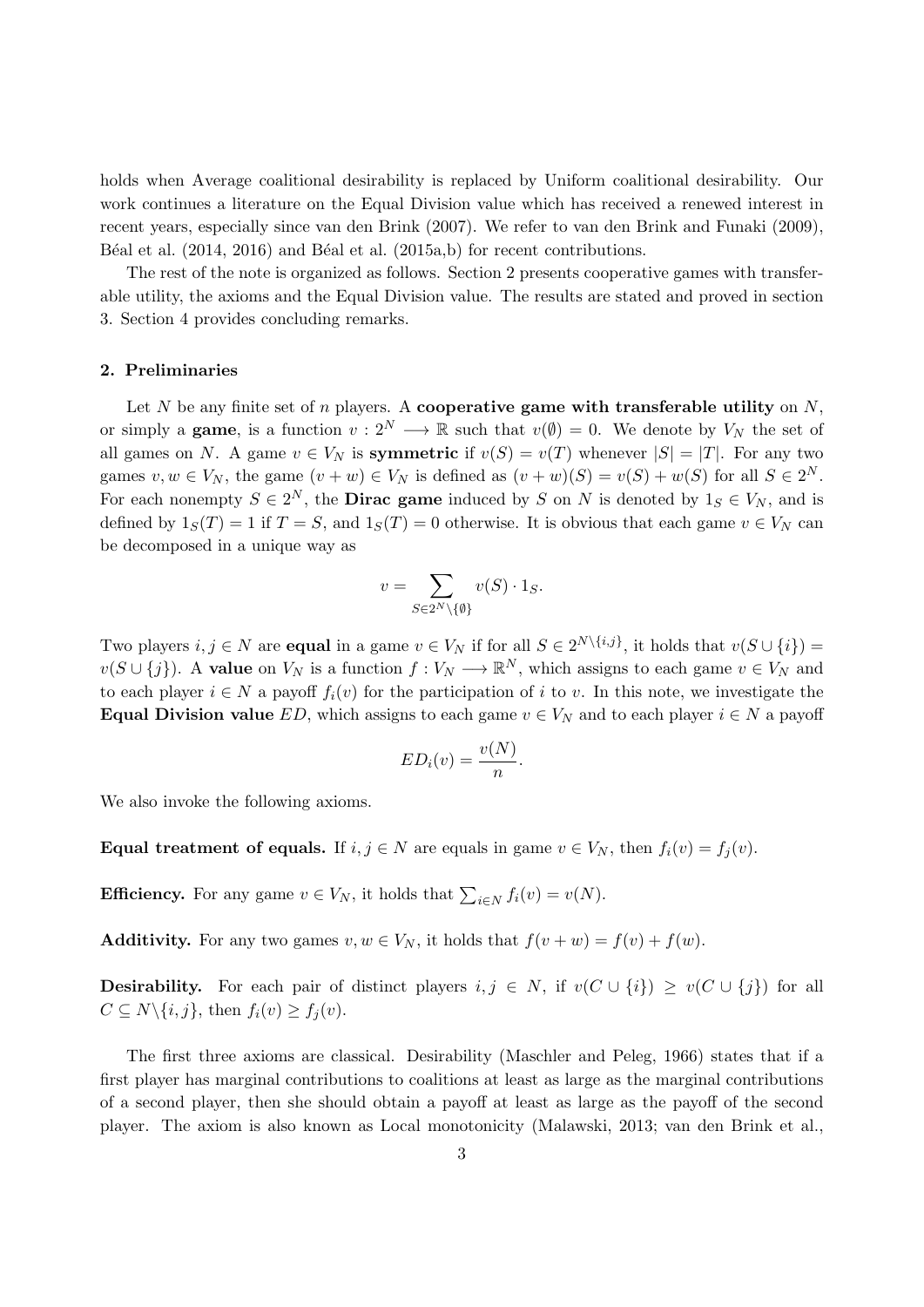2013) and Fair treatment (Radzik and Driessen, 2013). We now introduce the new axioms, which can be considered as collective variants of Desirability.

The first one implements the same principle as Desirability, but for coalitions: if a first coalition has contributions to coalitions at least as large as the contributions of a second coalition, then the total payoff in the first coalition should be at least as large as the total payoff in the second coalition, where the two coalitions are nonempty and disjoint.

**Coalitional Desirability.** For all nonempty  $R, T \in 2^N$  such that  $R \cap T = \emptyset$ , and all  $C \subseteq$  $N\backslash (R\cup T)$ , if  $v(C\cup R) \ge v(C\cup T)$  then it holds that

$$
\sum_{j \in R} f_j(v) \ge \sum_{j \in T} f_j(v). \tag{1}
$$

The second new axiom expresses these conditions in terms of average: if a first coalition has per-capita contributions to coalitions at least as large as the per-capita contributions of a second coalition, then the average payoff in the first coalition should be at least as large as the average payoff in the second coalition. Once again, the two chosen coalitions are supposed to be nonempty and disjoint.<sup>1</sup>

Average coalitional desirability. For all nonempty  $R, T \in 2^N$  such that  $R \cap T = \emptyset$ , and all  $C \subseteq N \setminus (R \cup T)$ , if  $v(C \cup R)/|R| \ge v(C \cup T)/|T|$  then it holds that

$$
\frac{1}{|R|} \sum_{j \in R} f_j(v) \ge \frac{1}{|T|} \sum_{j \in T} f_j(v).
$$
\n
$$
(2)
$$

The third new axiom reuses the same principles, but only for pairs of coalitions with the same number of players.

Uniform coalitional desirability. For all nonempty  $R, T \in 2^N$  such that  $R \cap T = \emptyset$  and  $|R| = |T|$ , and all  $C \subseteq N \setminus (R \cup T)$ , if  $v(C \cup R) \ge v(C \cup T)$  then it holds that

$$
\sum_{j \in R} f_j(v) \ge \sum_{j \in T} f_j(v).
$$

It easy to check that the three new axioms imply the axiom of Desirability since the requirement of latter axiom is obtained by choosing R and T satisfying  $|R| = |T| = 1$ . Since in addition it is well-known that Desirability implies Equal treatment of equals, we conclude that our new axioms are stronger than the axiom of Equal treatment of equals. Moreover, Uniform coalitional desirability can be considered as a weak compromise between Coalitional desirability and Average coalitional desirability. Since the two compared coalitions have the same size, the condition on their contributions is equivalent to the condition on their per-capita contributions, and similarly, the requirement on the total payoffs in the coalitions is equivalent to the average payoff in these coalitions.

<sup>&</sup>lt;sup>1</sup>The results in this note are still valid if this assumption is relaxed in the definition of our new axioms.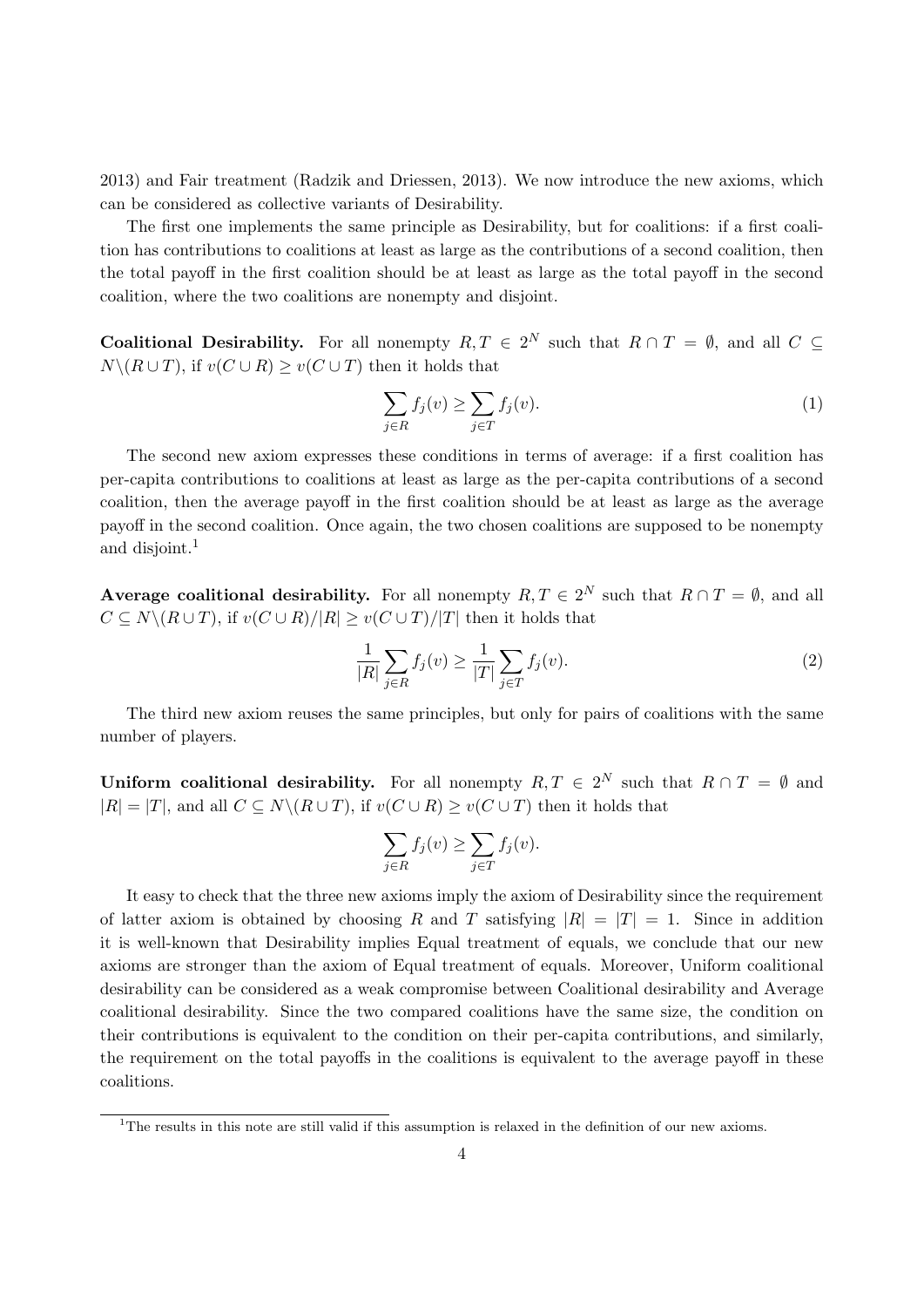#### 3. Results

In this section, we show that Coalitional desirability is very demanding, while Average coalitional stability singles out the equal division value among the values satisfying the mild requirements of Efficiency and Additivity.

**Proposition 1.** Let  $n \geq 3$ . There exist no value on  $V_N$  satisfying Coalitional desirability and Efficiency.

**Proof.** Let  $(N, v)$  be a symmetric game such that  $n \geq 3$ ,  $v(N) \neq 0$  and for each  $i \in N$ ,

$$
v(\{i\}) > v(N\backslash\{i\}).\tag{3}
$$

Since  $v$  is symmetric, all players are equal. By Efficiency and because Coalitional desirability implies Equal treatment of equals, we obtain  $f_i(v) = v(N)/n \neq 0$  for all  $i \in N$ . Next, in the definition of Coalitional desirability, set  $R = \{i\}$  and  $T = N\setminus\{i\}$ , so that it must be that  $C = \emptyset$ . By (3), the application of Coalitional desirability implies that

$$
f_i(v) \ge \sum_{j \in N \setminus \{i\}} f_j(v),
$$

which contradicts, since  $n \geq 3$ , the fact that  $f_i(v) = v(N)/n \neq 0$  for all  $i \in N$ .

The condition that  $n \geq 3$  in the statement of Proposition 1 cannot be weaken. In any twoplayer game on  $N = \{i, j\}$ , the only possible choice for the coalitions R and T in the definition of Coalitional desirability is  $\{i\}$  and  $\{j\}$ , which means that Coalitional desirability is equivalent to Desirability on two-player games. Thus, it is enough to exhibit a value satisfying Efficiency and Desirability on two-player games. A well-known example is the standard solution (Hart and Mas-Colell, 1989), which assigns to game  $v \in V_N$  and each player  $i \in \{1, 2\}$ , the payoff

$$
v(\{i\}) + \frac{1}{2}(v(\{i,j\}) - v(\{i\}) - v(\{j\})).
$$

The compatibility of Coalitional desirability and Efficiency can be restored on specific subclasses of games. An example is the class of data games introduced in Dehez and Tellone (2013).

**Proposition 2.** Let  $n \neq 2$ . The Equal Division value ED is the unique value on  $V_N$  that satisfies Efficiency, Additivity and Average coalitional desirability.

**Proof.** On the one hand, it is well-known that ED satisfies Efficiency and Additivity, and it satisfies Average coalitional desirability because (2) holds with equality for all pairs of coalitions, and not only those allowed in the definition of Average coalitional desirability. On the other, let f be a value on  $V_N$ ,  $n \neq 2$ , that satisfies the three axioms. We show that there is at most one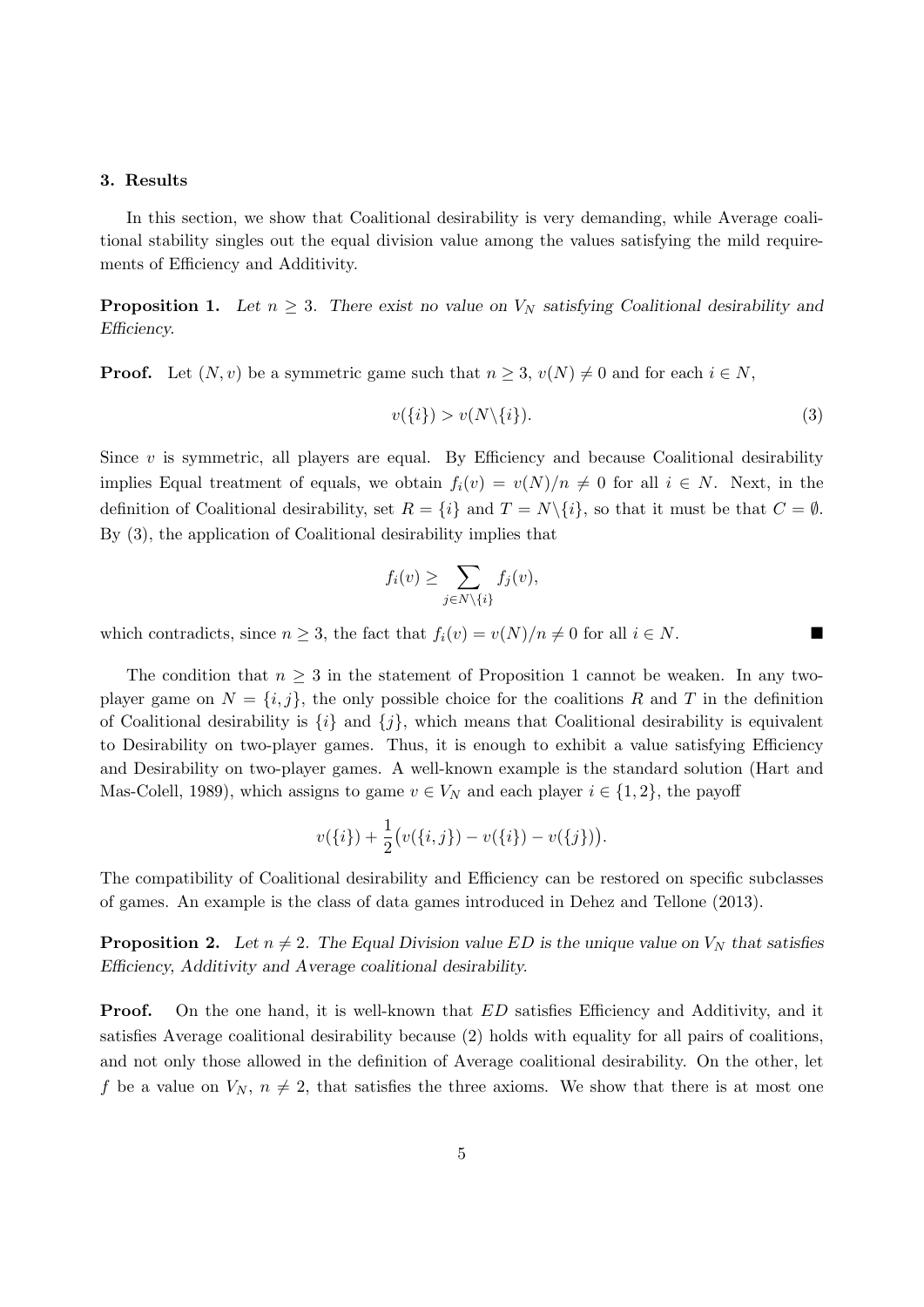such value. If  $n = 1$ , f is uniquely determined by Efficiency. So assume that  $n \geq 3$ . Choose any  $v \in V_N$ . By Additivity, we know that

$$
f(v) = \sum_{S \in 2^N \setminus \{\emptyset\}} f(v(S) \cdot 1_S).
$$

Hence, it remains to show that f is uniquely determined in all games  $(v(S) \cdot 1_S) \in V_N$ ,  $S \in 2^N \setminus \{\emptyset\}.$ We distinguish four cases depending on the number of players in S.

CASE 1. Suppose that  $|S| \in \{2, \dots, n-2\}$ . For any  $i \in N$ , let  $R = \{i\}$  and  $T = N\setminus\{i\}$ in the definition of Average coalitional desirability, so that it must be that  $C = \emptyset$ . We have  $(v(S) \cdot 1_S)(\{i\}) = (v(S) \cdot 1_S)(N\{i\})/(n-1) = 0$ . Applying Average coalitional desirability, Efficiency and using the fact that  $(v(S) \cdot 1_S)(N) = 0$  yield that

$$
f_i(v(S) \cdot 1_S) = \frac{1}{n-1} \sum_{j \in N \setminus \{i\}} f_j(v(S) \cdot 1_S) = \frac{1}{n-1} \big( (v(S) \cdot 1_S)(N) - f_i(v(S) \cdot 1_S) \big) = -\frac{1}{n-1} f_i(v(S) \cdot 1_S),
$$

which forces  $f_i(v(S) \cdot 1_S) = 0$ . Since  $i \in N$  has been chosen arbitrarily, we get  $f_i(v(S) \cdot 1_S) = 0$  for all  $i \in N$ .

CASE 2. Suppose  $|S| = 1$ , which means that  $v(S) \cdot 1_S = v(\{i\}) \cdot 1_{\{i\}}$  for some  $i \in N$ . Pick any  $j \in N \setminus \{i\}$  and let  $R = \{j\}$  and  $T = N \setminus \{j\}$  in the definition of Average coalitional desirability. As in case 1, we get  $f_j(v(\{i\}) \cdot 1_{\{i\}}) = 0$  for all  $j \in N \setminus \{i\}$ , so that by E, we also obtain  $f_i(v(\{i\}) \cdot 1_{\{i\}}) =$ 0.

CASE 3. Suppose that  $|S| = n - 1$ , which means that  $v(S) \cdot 1_S = v(N\setminus\{i\}) \cdot 1_{N\setminus\{i\}}$  for some  $i \in N$ . As in case 2, pick any  $j \in N \setminus \{i\}$  and let  $R = \{j\}$  and  $T = N \setminus \{j\}$  in the definition of Average coalitional desirability in order to obtain  $f_j(v(N\setminus\{i\}) \cdot 1_{N\setminus\{i\}}) = 0$  for all  $j \in N\setminus\{i\}$ , and by E,  $f_i(v(N\setminus\{i\}) \cdot 1_{N\setminus\{i\}}) = 0.$ 

CASE 4. Suppose  $|S| = n$ , so that  $v(S) \cdot 1_S = v(N) \cdot 1_N$ . Recall that all players are equals in  $v(N) \cdot 1_N$ . Since Average coalitional desirability implies Equal treatment of equals, Average coalitional desirability and Efficiency imply that  $f_i(v(N) \cdot 1_N) = v(N)/n$  for all  $i \in N$ .

The four cases together with Additivity ensure that there is at most one value  $f$  satisfying the three axioms, and the proof is complete.

The logical independence of the axioms invoked in Proposition 2 can be demonstrated as follows:

- 1. The Shapley value (Shapley, 1953) satisfies Efficiency and Additivity but violates Average coalitional desirability.
- 2. The null value, which assigns to each game  $v \in V_N$  and to each player  $i \in N$  and null payoff satisfies Additivity and Average coalitional desirability but violates Efficiency.
- 3. For each N and each  $i \in N$ , define the game  $w^i \in V_N$  as

$$
w^i = \sum_{\substack{S \subseteq N \setminus \{i\}, S \neq \emptyset \\ G}} 1_S
$$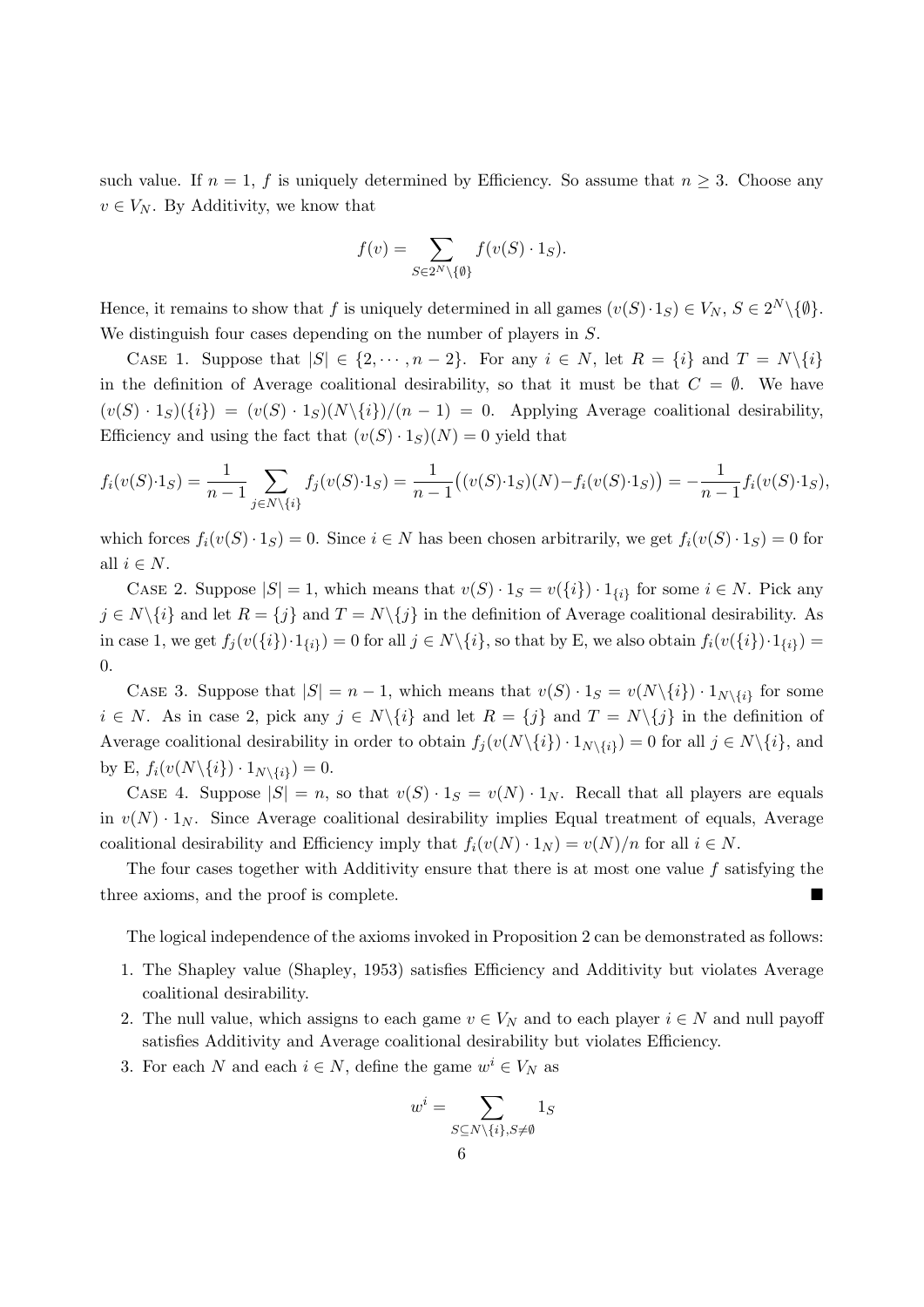and let  $W_N = \{w^i : i \in N\}$ . Construct the value  $f^*$  such that  $f_i^*(w^i) = -1$  and  $f_j^*(w^i) =$  $1/(n-1)$  if  $j \in N \setminus \{i\}$  for each  $w^i \in W_N$ , and  $f^*(v) = ED(v)$  if  $v \in V_N \setminus W_N$ . The value  $f^*$ satisfies Efficiency and Average coalitional desirability but violates Additivity.

The uniqueness of Proposition 2 does not hold in case  $n = 2$ . Similarly as the discussion following Proposition 1, it is easy to figure out that Average coalitional desirability is equivalent to Desirability on two-player games. Hence, the standard solution also satisfies the set of axioms in Proposition 2 when  $n = 2$ .

The statement of Proposition 2 remains valid when Uniform coalitional desirability replaces Average coalitional desirability, but only for classes of games with at least five players.

**Proposition 3.** Let  $n \notin \{2, 3, 4\}$ . The Equal Division value ED is the unique value on  $V_N$  that satisfies Efficiency, Additivity and Uniform coalitional desirability.

**Proof.** The Equal Division value clearly satisfies the three axioms. Now, let  $f$  be any value satisfying the three axioms. The case  $n = 1$  is trivial. So assume  $n \geq 5$ . Consider any  $v \in V_N$ . As in the proof of Proposition 2, we use the decomposition of v into multiple of Dirac games. The uniqueness of f in  $v(N) \cdot 1_N$  follows from Efficiency and the fact that Uniform coalitional desirability implies Equal treatment of equals. Next, consider any S such that  $|S| \in \{1, \ldots, n-1\}$  and the game  $v(S) \cdot 1_S$ . Pick  $i \in S$  and  $j \in N \backslash S$ . In the definition of Uniform coalitional desirability, define  $R = \{i, j\}$ , and choose T such that  $T \subseteq S$  (which is always possible if  $|S| \geq 3$ ) or such that  $T \subseteq N \setminus (S \cup \{j\})$  (which is always possible if  $|S| \leq 2$  since  $n \geq 5$ ). Let  $T = \{i_1, i_2\}$ . For each  $C \subseteq N \setminus (R \cup T)$ , observe that  $(v(S) \cdot 1_S)(C \cup R) = (v(S) \cdot 1_S)(C \cup T)$ . Thus, an application of Uniform coalitional desirability yields that

$$
f_i(v(S) \cdot 1_S) + f_j(v(S) \cdot 1_S) = f_{i_1}(v(S) \cdot 1_S) + f_{i_2}(v(S) \cdot 1_S). \tag{4}
$$

Furthermore, two players  $k, l \in S$  are equal in  $v(S) \cdot 1_S$ , and similarly, two players  $k, l \in N \backslash S$  are equal in  $v(S) \cdot 1_S$ . Since Uniform coalitional desirability implies Desirability, and in turn Equal treatment of equals, we also know that  $f_k(v(S) \cdot 1_S) = f_l(v(S) \cdot 1_S)$  for each pair  $k, l \in S$  and each pair  $k, l \in N \backslash S$ . As a consequence, if  $T \subseteq S$ , then (4) becomes

$$
f_i(v(S) \cdot 1_S) + f_j(v(S) \cdot 1_S) = 2f_i(v(S) \cdot 1_S),
$$

which implies  $f_i(v(S) \cdot 1_S) = f_i(v(S) \cdot 1_S)$ . If  $T \subseteq N \setminus (S \cup \{j\})$ , then (4) becomes

$$
f_i(v(S) \cdot 1_S) + f_j(v(S) \cdot 1_S) = 2f_j(v(S) \cdot 1_S),
$$

which implies  $f_i(v(S) \cdot 1_S) = f_i(v(S) \cdot 1_S)$  as well. In both cases, we obtain that  $f_i(v(S) \cdot 1_S)$  $f_i(v(S) \cdot 1_S)$  for all  $i, j \in N$  since i and j were chosen arbitrarily in S and  $N \setminus S$ , respectively. By Efficiency, we get  $f_i(v(S) \cdot 1_S) = 0$  for all  $i \in N$ . The proof that there is at most one value f satisfying the three axioms is complete after an application of Additivity.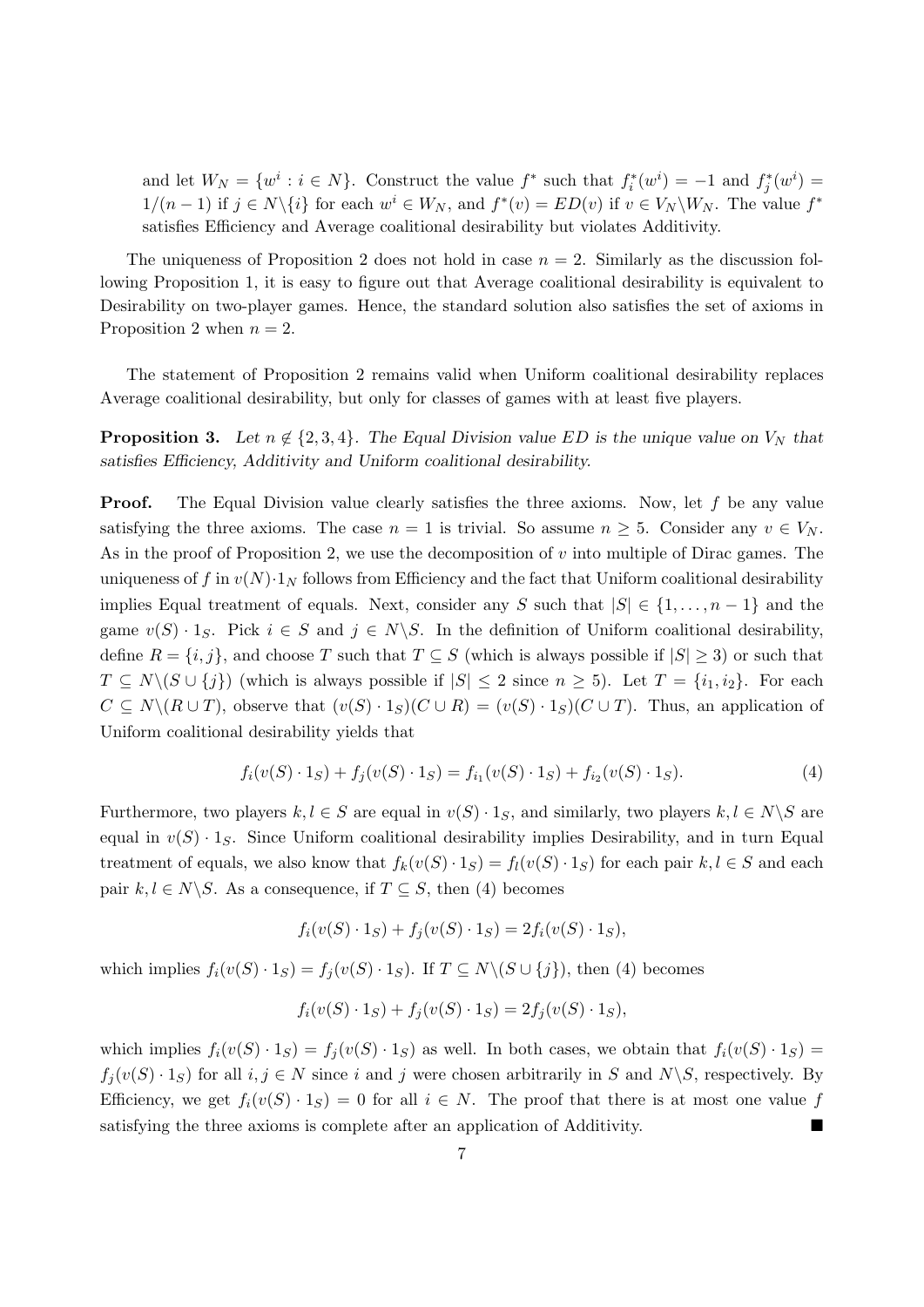The logical independence of the axioms in Proposition 3 can be proved with the three values exhibited after the proof of Proposition 2. Proposition 3 does not hold if  $n \in \{2, 3, 4\}$ . Firstly, note that if  $n \in \{2,3\}$ , then in the definition of Uniform coalitional desirability, we must have  $|R| = |T| = 1$ , which means that Uniform coalitional desirability reduces to Desirability. Hence, any value satisfying Efficiency, Additivity and Desirability would satisfy the three axioms in Proposition 3. The Shapley value is one such value. Secondly, assume that  $n = 4$ . When choosing R and T in the definition of Uniform coalitional desirability, the case  $|R| = |T| = 2$  becomes possible in addition to the case  $|R| = |T| = 1$ . As a consequence, Uniform coalitional desirability does not reduce to Desirability. Still, the value  $f^{**}$  on  $V_N$ ,  $|N| = 4$ , which assigns to each game  $v \in V_N$  and each player  $i \in N$  the payoff

$$
f_i^{**}(v) = \frac{v(N)}{4} + \sum_{S \subseteq N: |S| = 2, S \ni i} (v(S) - v(N \setminus S)).
$$

satisfies Efficiency, Additivity and Uniform coalitional desirability.

#### 4. Concluding remark

We conclude this note a comparison with Theorem 3.1 in van den Brink (2007), who characterizes the Equal Division value by Efficiency, Additivity, Equal treatment of equals and the following Nullifying player axiom.

**Nullifying player axiom.** If player  $i \in N$  is nullifying in game  $v \in V_N$ , i.e.,  $v(S) = 0$  for all  $S \ni i$ , then  $f_i(v) = 0$ .

Since both Average coalitional desirability and Uniform coalitional desirability imply Equal treatment of equals, one way to prove Propositions 2 and 3 would be to invoke Theorem 3.1 in van den Brink (2007) and show that Average coalitional desirability or Uniform coalitional desirability implies the Nullifying player axiom. However, the latter implication does not hold: the above value f ∗ constructed after the proof of Proposition 2 satisfies Average coalitional desirability and Uniform coalitional desirability but violates the Nullifying player axiom on  $W_N$  since i is a nullifying player in game  $w^i$  but obtains  $f_i^*(w^i) = -1$ .

#### References

Banzhaf, J. F., 1965. Weighted voting doesn't work: a mathematical analysis. Rutgers Law Review 19, 317–343.

- Béal, S., Casajus, A., Huettner, F., Rémila, E., Solal, P., 2014. Solidarity within a fixed community. Economics Letters 125, 440–443.
- Béal, S., Casajus, A., Huettner, F., Rémila, E., Solal, P., 2016. Characterizations of weighted and equal division values. Theory and Decision 80, 649–667.
- Béal, S., Rémila, E., Solal, P., 2015a. Axioms of invariance for TU-games. International Journal of Game Theory 44, 891–902.
- Béal, S., Rémila, E., Solal, P., 2015b. Preserving or removing special players: what keeps your payoff unchanged in TU-games? Mathematical Social Sciences 73, 23–31.